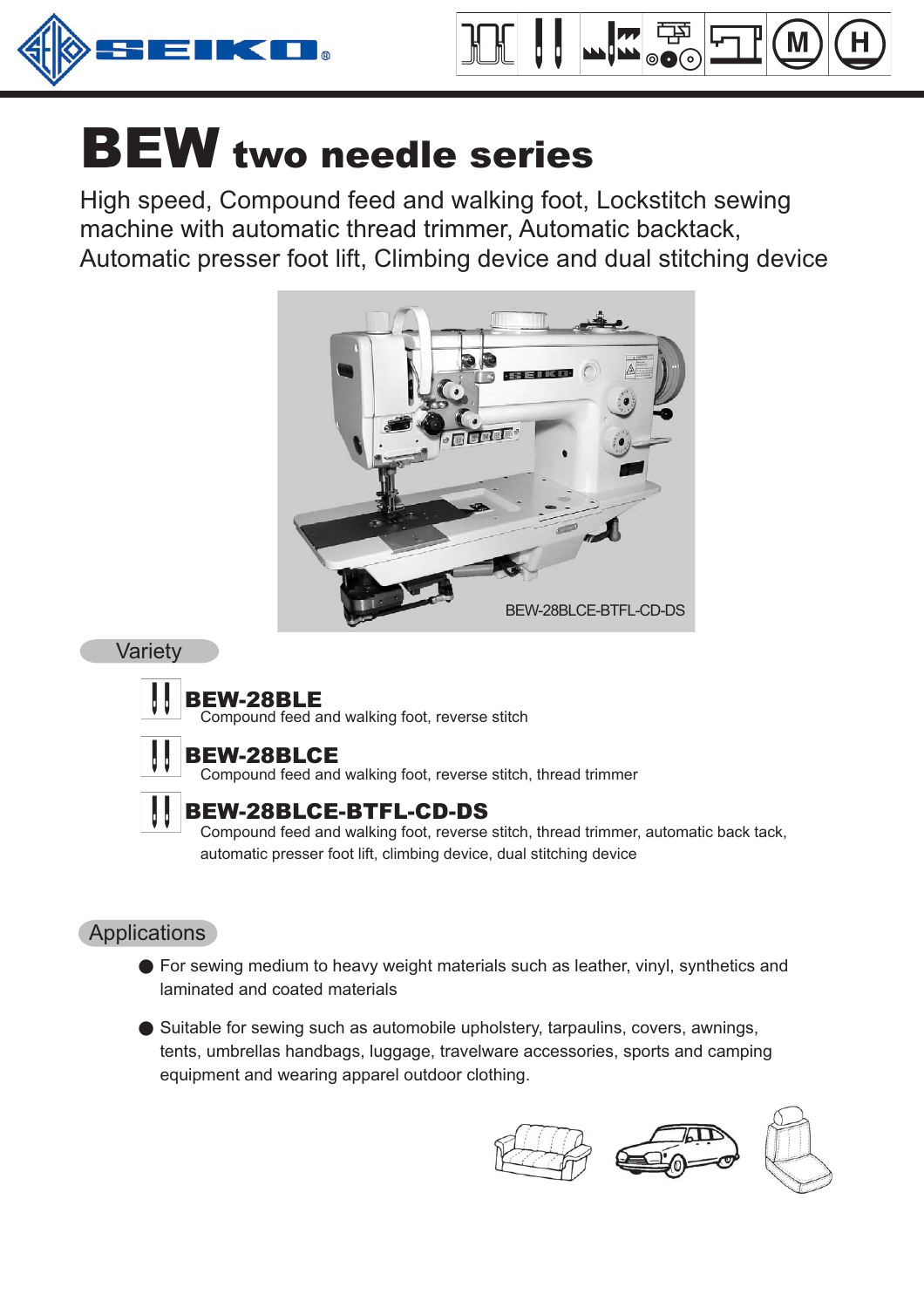#### Features

Longer stitch length quiet sewing operation

Max. 9mm for both forward and reverse feed stitching.

Compound feed and alternating pressers for positive stitching formation.

BEW series are equipped with a large vertical axis hook (2.0 times)

Large capacity hook minimizes the time to replace the bobbin thread in stitching of thick thread.

This hook promote highly efficient operation by reducing the frequency of bobbin thread replacement.

#### Reliable thread trimming device

Reliable automatic thread trimming device securely cuts up to #1 thread is equipped. (-8BLCE only)

One touch switchover for two different stitch lengths (DS device)

Variety sewing materials such as steps, curves, uneven thickness can be performed by one touch switchover setting two different stitch lengths. The efficient work and beautiful finishes will be obtained. (-DS type)



2times large capacity hook, reliable thread trimming device



Comparison of the bobbin size



One touch switchover for two different stitch lengths (DS Device)

#### Built-in bobbin winder

Built-in bobbin winder makes it possible to wind the bobbin thread during sewing operation.

#### Wide working space

300 mm working space, from the needle to the sewing machine arm, makes sewing works easy to handle heavy weight and even large materials.

#### Big clearance under presser foot

The clearance under the presser foot (16mm), makes it easy to put heavy weight materials in and out.



Built-in bobbin winder **Networking** Space The clearance under The clearance under





thepresser foot (16mm)

#### Simple setting for alternating presser foot movement

Alternating presser foot movement between inner foot and outer foot can be changed simply by the easy-tohandle dial located at the top of the sewing machine.

Once the alternating movements have been set, the sewing speed is automatically controlled to the optimum speed so that stable sewing is maintained. (-8BLCE-BTFL-CD-DS only)

#### Smooth stitching on step section (CD device)

The presser foot movement can be changed to maximum momentum (7mm) by button. Uneven thickness of materials can be smoothly performed changing the movement right before the uneven point. (-8BLCE-BTFL-CD-DS only)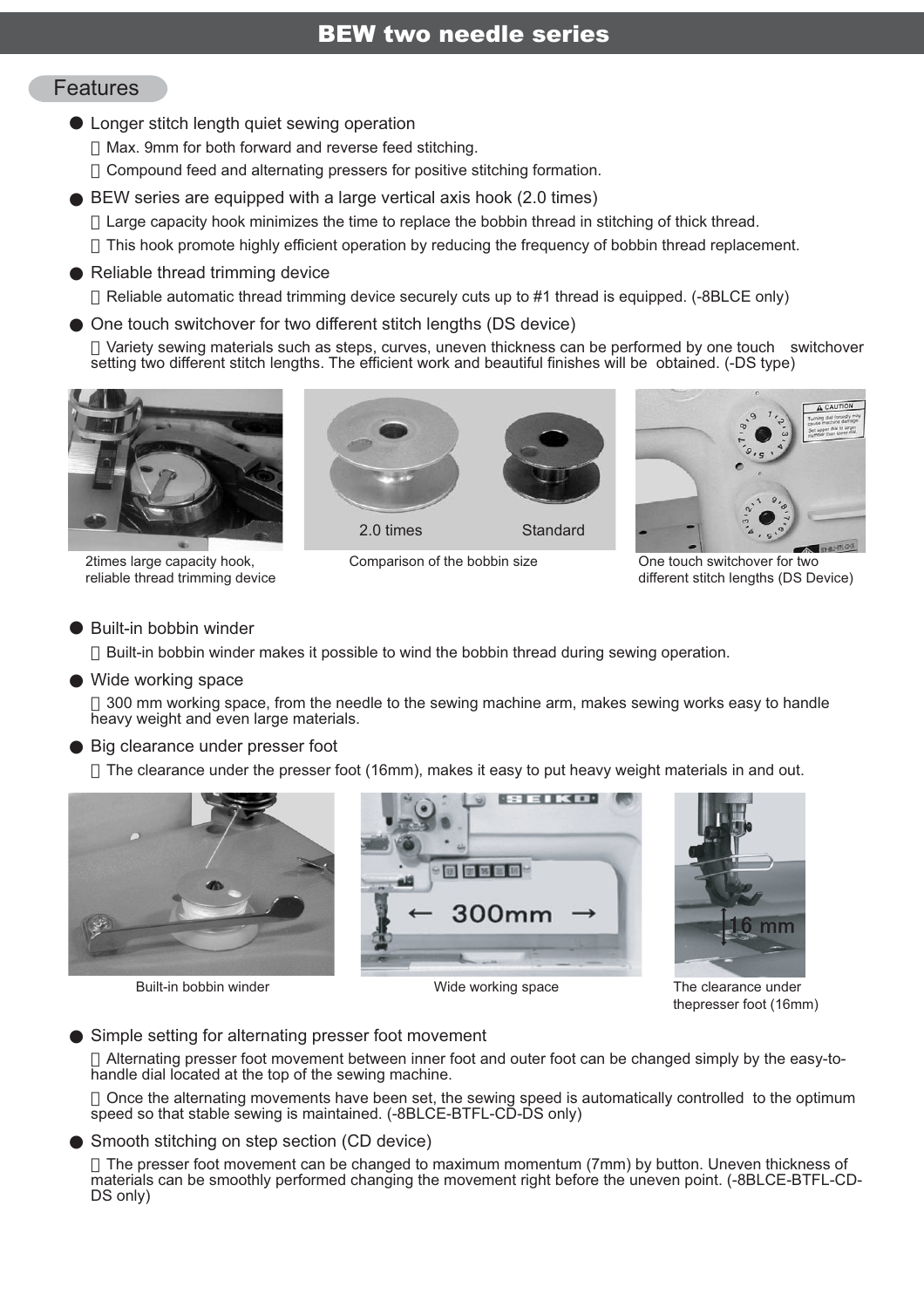### 5 operational switches improve working efficiency

5 switch buttons are panelled on the convenient positions improve the efficient works. (-8BLCE-BTFL-CD-DS only)



Simple setting for alternating presser foot movement Smooth stitching on step section (CD device)





5 operational switches

Quick reverse switch

Alternating presser foot movement change switch Auto backtack select switch Half stitch switch Stitch length change switch

Selectable two different type of presser foot for your preference.

Standard : E type



**E type** BEW-28BLE BEW-28BLCE BEW-28BLCE-BTFL-CD-DS





**S type** BEW-28BLS BEW-28BLCS BEW-28BLCS-BTFL-CD-DS



On duty Off duty

Guide (optional parts)